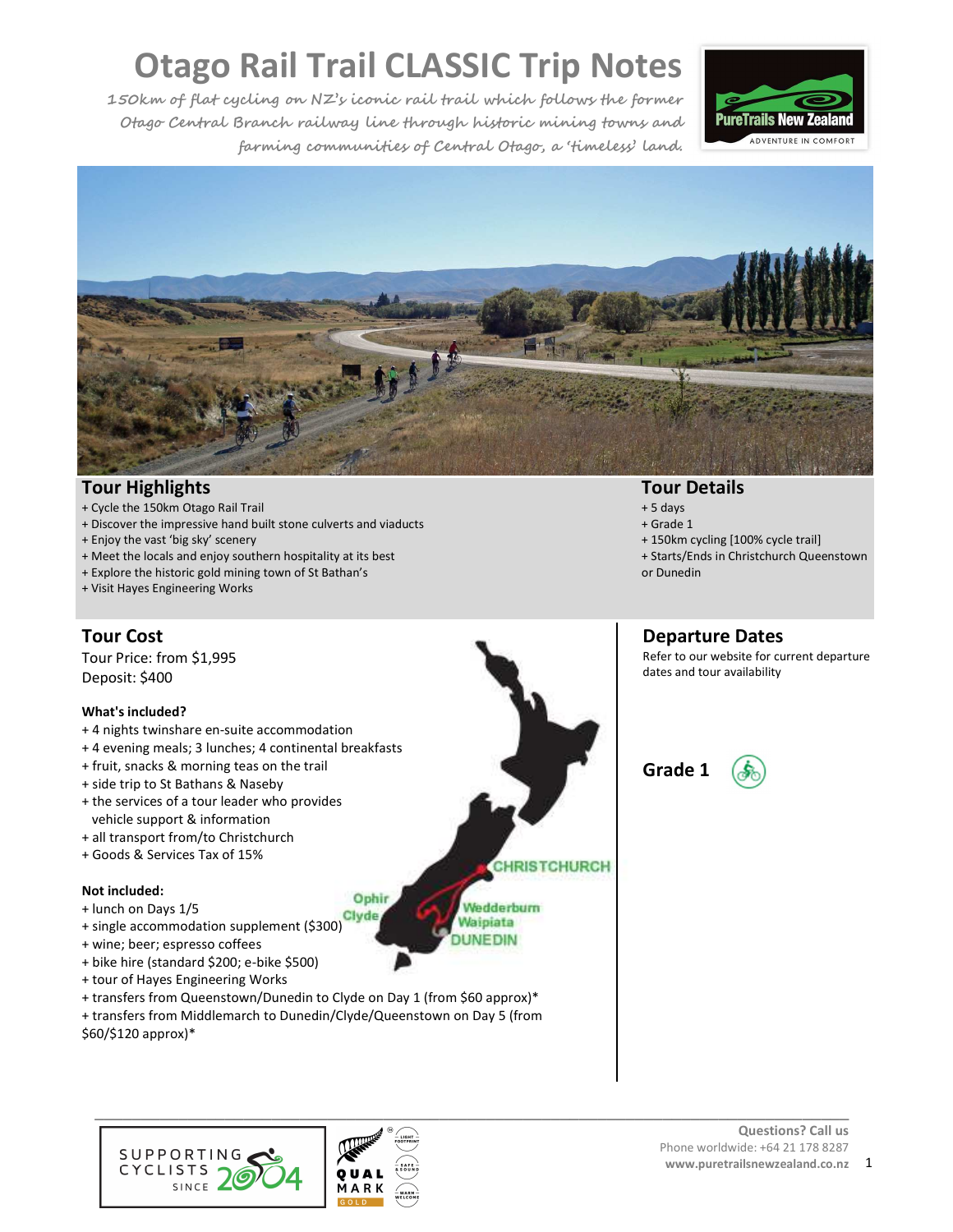**150km of flat cycling on NZ's iconic rail trail which follows the former Otago Central Branch railway line through historic mining towns and farming communities of Central Otago, a 'timeless' land.** 









### Tour Itinerary

#### **Day 1 Christchurch - Clyde**

We depart Christchurch for the drive south through the Mackenzie Country to Central Otago via the scenic inland route that passes by Lakes Tekapo and Pukaki, and over the Lindis Pass to Clyde. Alternatively there is the option of meeting the tour in Clyde in the afternoon from Queenstown or Dunedin, which we can organise for you. In the late afternoon get used to your bike and the terrain with a short ride around the lovely village of Clyde. We stay in the charming historic precinct of Clyde.

**Meals (D) | Cycle Distance: 0km**

#### **Day 2 Clyde - Wedderburn**

Begin the Otago Central Rail Trail, cycling from Clyde to Lauder (47km). Highlights of today's ride include the wooden trestle Muttontown Viaduct, the Old Tucker Hill gold diggings, lunch in the historic Chatto Creek Tavern, views of the Dunstan Mountains and Raggedy Range, spotting brown trout in the Manuherikia River. In the afternoon we make a side trip in our bus to the historic gold-mining town of St Bathan's, with a mandatory stop at the Vulcan Hotel!, on the way to our accommodation at the very comfortable and peaceful Wedderburn Cottages. **Meals (B/L/D) | Cycle Distance: 47km**

#### Day 3 Wedderburn

Bike from Lauder to Wedderburn (35km). Highlights of today's ride on the rail trail include the engineering marvel that is the Poolburn Gorge Viaduct and tunnels, and the vast wide open Ida Valley (made famous by the painter Grahame Sydney), the Idaburn dam (famous for its winter curling), a visit to Hayes Engineering Works, and the wee town of Wedderburn at the top of the rail trail. We stay a second night in the cosy Wedderburn Cottages on a working farm with stunning views of the Hawkdun and Kakanui Ranges. Eat out at the Wedderburn Tavern. **Meals (B/L/D) | Cycle Distance: 35km**

#### **Day 4 Wedderburn – Waipiata**

Cycle from Wedderburn to Hyde (46km). Highlights of today's ride include crossing the Maniototo Plains, visiting the rural art deco town of Ranfurly, following the Taieri River as it snakes around the Rock and Pillar Range, crossing the unaltered stone bridge over Cap Burn, the 32m high Price's Creek Viaduct and 152m long tunnel, to Hyde. We travel a short distance back to Waipiata and enjoy a night of warm southern hospitality at our country accommodation. **Meals (B/L/D) | Cycle Distance: 46km**

#### **Day 5 Waipiata - Christchurch/Dunedin/Queenstown**

Bike from Hyde to Middlemarch (27km) Highlights of the final days ride include views of the Rock and Pillar and Taieri Ranges, the Hyde Railway Disaster memorial, and dropping down into the Strath Taieri Plain to Middlemarch. We make our way back to Christchurch, arriving at around 6pm. Alternatively opt to end your journey in Dunedin (3.30pm), Clyde (4:30pm) or Queenstown (6.30pm) with shuttle transfers.

**Meals (B) | Cycle Distance: 27km** 



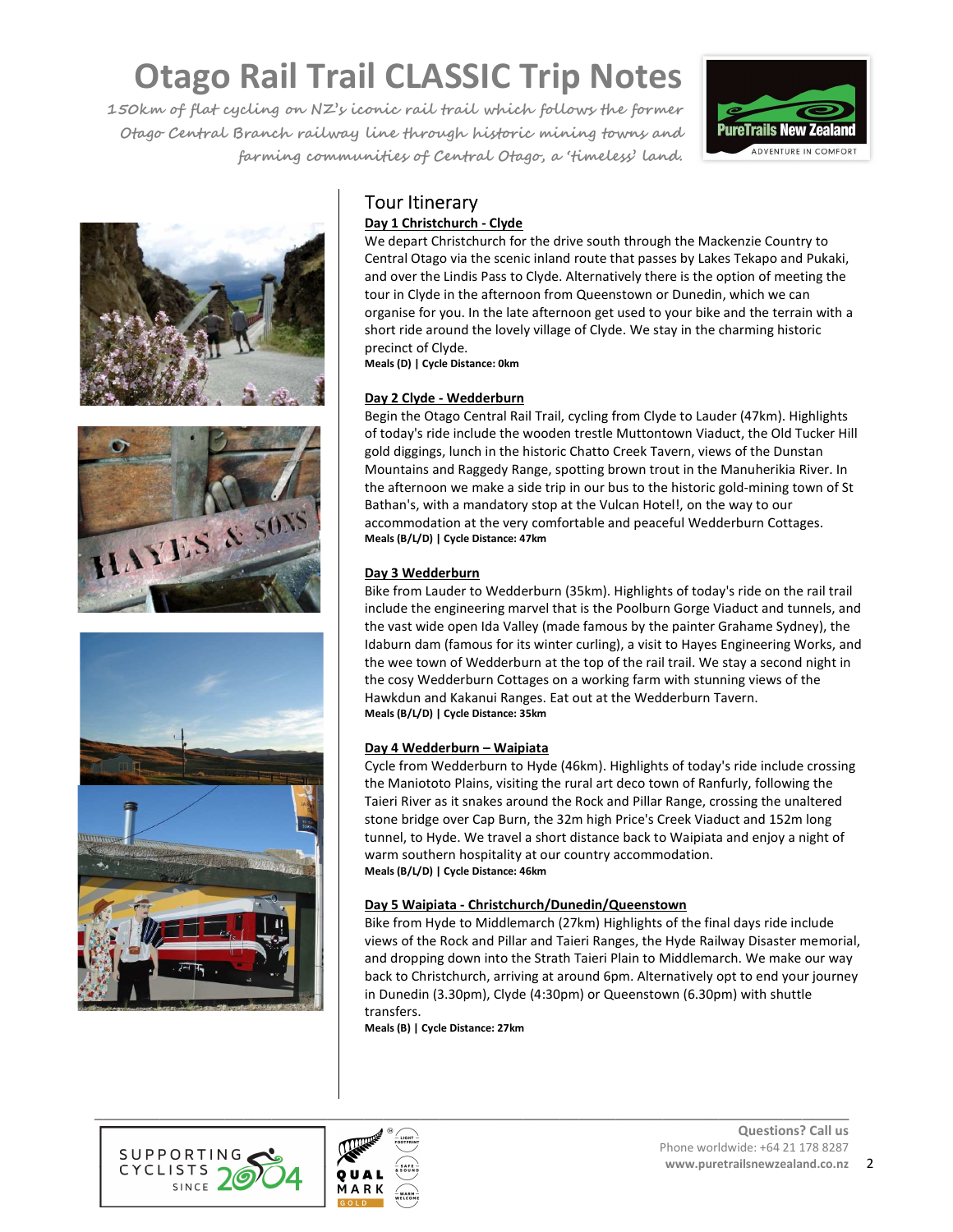**150km of flat cycling on NZ's iconic rail trail which follows the former Otago Central Branch railway line through historic mining towns and farming communities of Central Otago, a 'timeless' land.** 



### Trip Notes Index

| <b>Accommodation in Christchurch</b>                              | 4 |
|-------------------------------------------------------------------|---|
| <b>Accommodation on the tour</b>                                  | 4 |
| <b>Bike hire</b>                                                  | 4 |
| Bringing your own bike                                            | 5 |
| <b>Booking Conditions &amp; Cancellation &amp; Refunds policy</b> | 5 |
| <b>Car Storage</b>                                                | 5 |
| Degree of difficulty & What to expect                             | 6 |
| Departure time and place (Christchurch)                           | 6 |
| Departure time and place (Queenstown, Clyde or Dunedin)           | 6 |
| <b>Final Payment</b>                                              | 6 |
| Finishing your tour in Christchurch                               | 6 |
| Finishing your tour in Clyde or Queenstown                        | 7 |
| Guide                                                             | 7 |
| <b>Health &amp; fitness</b>                                       | 7 |
| <b>Insurance</b>                                                  | 7 |
| <b>Laundry facilities</b>                                         | 7 |
|                                                                   | 7 |
| Luggage                                                           |   |
| <b>Meals &amp; Special Dietary Requirements</b>                   | 8 |
| <b>Medical conditions</b>                                         | 8 |
| <b>Phone reception/Wifi</b>                                       | 8 |
| Tour Information and Safety Declaration Form                      | 8 |
| <b>Weather conditions</b>                                         | 8 |
| What to bring checklist                                           | 9 |





**\_\_\_\_\_\_\_\_\_\_\_\_\_\_\_\_\_\_\_\_\_\_\_\_\_\_\_\_\_\_\_\_\_\_\_\_\_\_\_\_\_\_\_\_\_\_\_\_\_\_\_\_\_\_\_\_\_\_\_\_\_\_\_\_\_\_\_\_\_\_\_\_\_\_\_\_\_\_\_\_\_**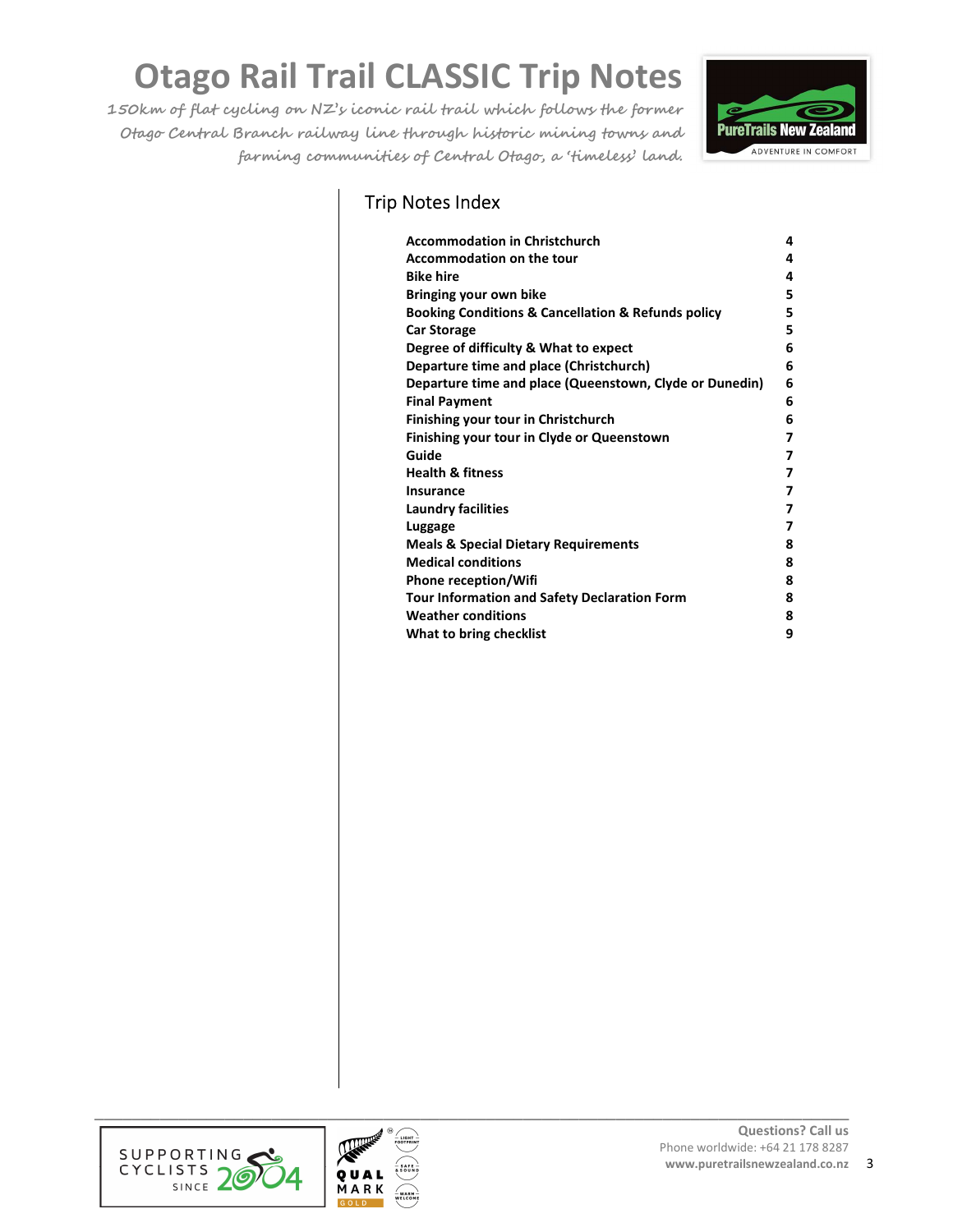**150km of flat cycling on NZ's iconic rail trail which follows the former Otago Central Branch railway line through historic mining towns and farming communities of Central Otago, a 'timeless' land.** 



#### **Accommodation in Christchurch**

If you need accommodation before and/or after your tour we recommend the following places. We provide **courtesy transfers from any of these locations** before/after your trip. We do not provide central city or city-wide pick ups at the start or end of your tour.

#### Airport Precinct:

#### *Airport Palms Motel*

*56 Roydvale Avenue | Phone: 0800 200 529 | www.airportpalmsmotelchch.co.nz Motel complex with a range of room options and free airport transfers. Breakfast available. Close proximity to the airport.* 

#### *Airport Gateway Motel*

*45 Roydvale Avenue | Phone: 0800 242 8392 | www.airportgateway.co.nz Motel complex with a range of room options and free airport transfers. It also has an on-site café/restaurant & bar for convenient dining. Close proximity to the airport.* 

#### Papanui Precinct:

#### *Quality Hotel Elms*

*456 Papanui Road| Phone: 0800 109910 | www.elmshotel.co.nz Hotel complex with a range of room options. On-site café/restaurant & bar for convenient dining. Close proximity to shops & restaurants.* 

#### *Christchurch Top10 Holiday Park & Motels*

*39 Meadow Street| Phone: 0800 396323 | www.christchurchtop10.co.nz Holiday park with a range of motel style accommodation at budget-wise prices. Close proximity to shops & restaurants.* 

#### **Accommodation on the tour**

Our comfortable accommodation on this tour includes restored historic hotels, motels, lodges and cottages. Accommodation is based on double or twin share rooms with en-suite facilities. Single travellers are required to pay the single room supplement fee, however if there are other singles on the trip willing to share a twin room we can arrange this for you in which case no single supplement fee will be payable.

On our website you will find links to some of the accommodations we use within the tour itinerary description. We do not send out a list of accommodation venues for your trip prior to the tour departure unless specifically requested.

#### **Bike hire**

Standard bike hire is available at a rate of \$200 for the 5 days. The bikes we use are hybrid style mountain bikes that are high quality and well maintained. We also have a small fleet of electric bikes (ebikes) available for hire at a rate of \$500 for the 5 days. Ebike availability is strictly limited so if you'd like to secure an ebike for your trip you need to book this in with us at your earliest convenience. For standard or ebike hire we need an **accurate measurement** of your height before we can confirm availability.

All bikes are fitted with comfortable seats and a small handlebar pannier bag. We also supply you with a helmet. To read more about our bikes, refer to our website: www.puretrailsnewzealand.co.nz/cycling-nz-information/cycle-trail-bike-hire





#### **'Saddle Sore' Tip:**

No amount of gel seats or padding will protect you from saddle sore if you do not cycle regularly. The best way to prepare your backside for your tour is to cycle regularly (3 or more 20km+ rides per week) during the month leading up to your trip. Failing that you are welcome to bring a gel seat cover or even your own bike saddle to fit to your hire bike.

You are also welcome to bring your own spd pedals and cleat shoes to fit to your hire bike.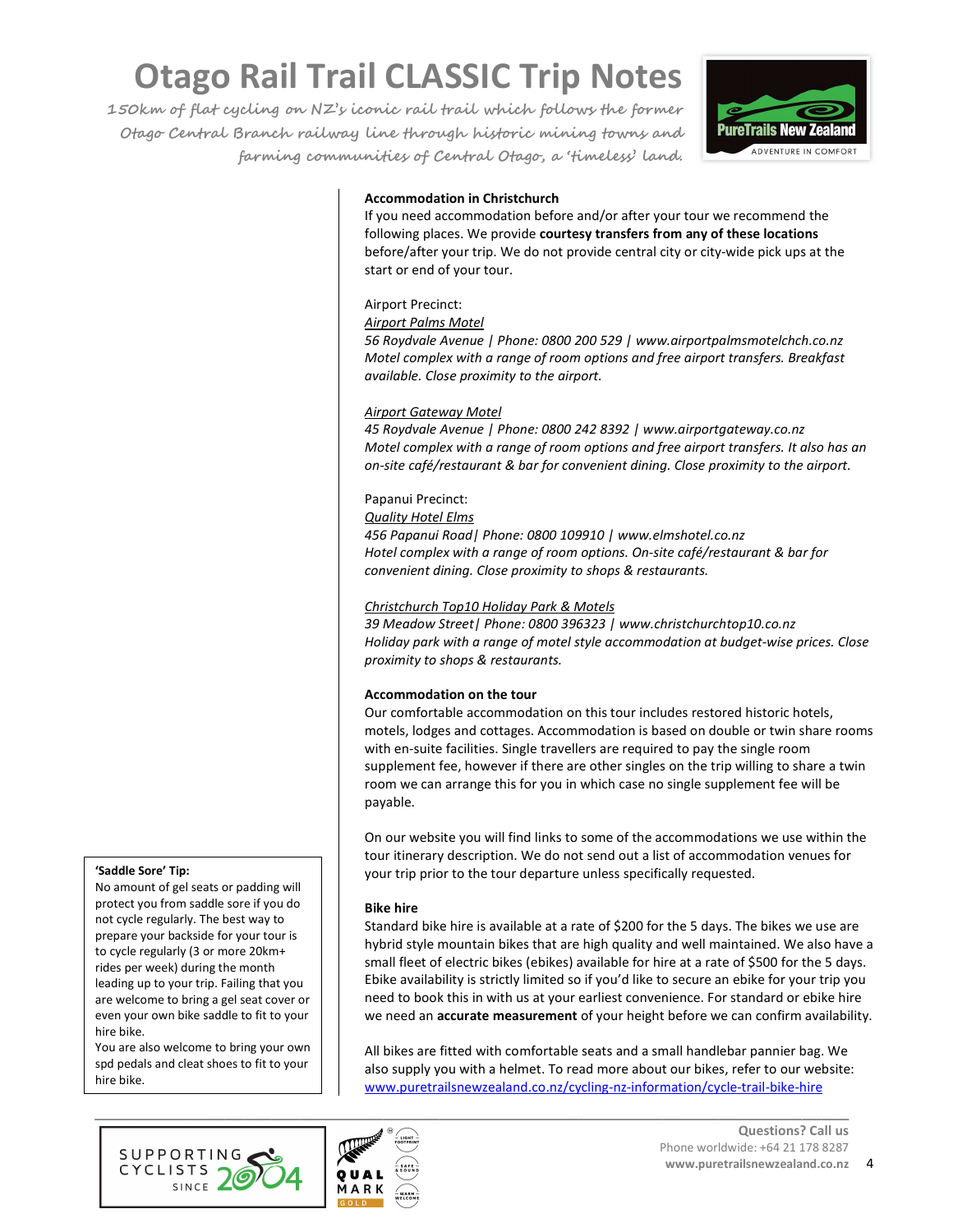**150km of flat cycling on NZ's iconic rail trail which follows the former Otago Central Branch railway line through historic mining towns and farming communities of Central Otago, a 'timeless' land.** 



Please note the wearing of cycle helmets on PureTrails tours, whether you are cycling on a public road or cycle trail, is a compulsory requirement.

#### **Bringing your own bike**

If you are bringing your own, please take the following into consideration:

- Your bicycle **does not weigh more than 20kg** including e-bikes (with the battery off). Bikes heavier than this are too heavy for our guides to be able to lift on and off the cycle trailer safely and are too heavy for our trailer fittings.
- Your bike **does not have any mudguards fitting on the front tyre** (due to how they are secured on the trailer). Rear mudguards are fine.
- The bike is well maintained, recently serviced, and in a good safe condition.
- Your helmet is in a good safe condition with no cracks, and can be fastened properly.
- The tyres have a good level of tread on them, suitable for trails/gravel. Slick tyres are not recommended.
- A basic bike repair kit must be carried including 2 x spare inner tubes.
- Any major mechanical breakdown is your own responsibility.
- **PureTrails staff will secure your bike on our cycle trailer when in transit during the tour, but the company is not held responsible for any damages that occur during transportation.**

Your guide can assist with basic repairs such as repairing punctures, however any running repairs required beyond this are your own responsibility.

#### **Booking Terms & Conditions**

Our Booking Terms & Conditions can be found on our website at: https://puretrailsnewzealand.co.nz/booking-terms-conditions/

Please read carefully these terms and conditions of contract. In completing and submitting the Booking Form and/or paying a deposit, you agree to be bound by these conditions which constitute the agreement between PureTrails New Zealand Ltd and you.

#### **Car Storage**

In Christchurch secure car storage is available at Superior Airport Parking. www.superiorairportparking.co.nz. In Clyde or Middlemarch, car storage is available from Trail Journeys (www.trailjourneys.co.nz) from \$10 per day approx. Car storage in both Christchurch and Clyde needs to be booked in advance. We can organise a shuttle to get you from one end of the trail to another to fit in with your tour which costs approximately \$55 per person + \$20 per bike (if you are bringing your own bike).

#### **Degree of difficulty & What to expect**

The Otago Rail trail rates as among the easiest of all the cycle trails in New Zealand and is a good trail to start with if you are new to cycling. The 150km cycle trail is a disused railway corridor originally built for steam trains so the gradient is a very gentle incline. The surface of the trail is **hard packed gravel** for its entire length. The



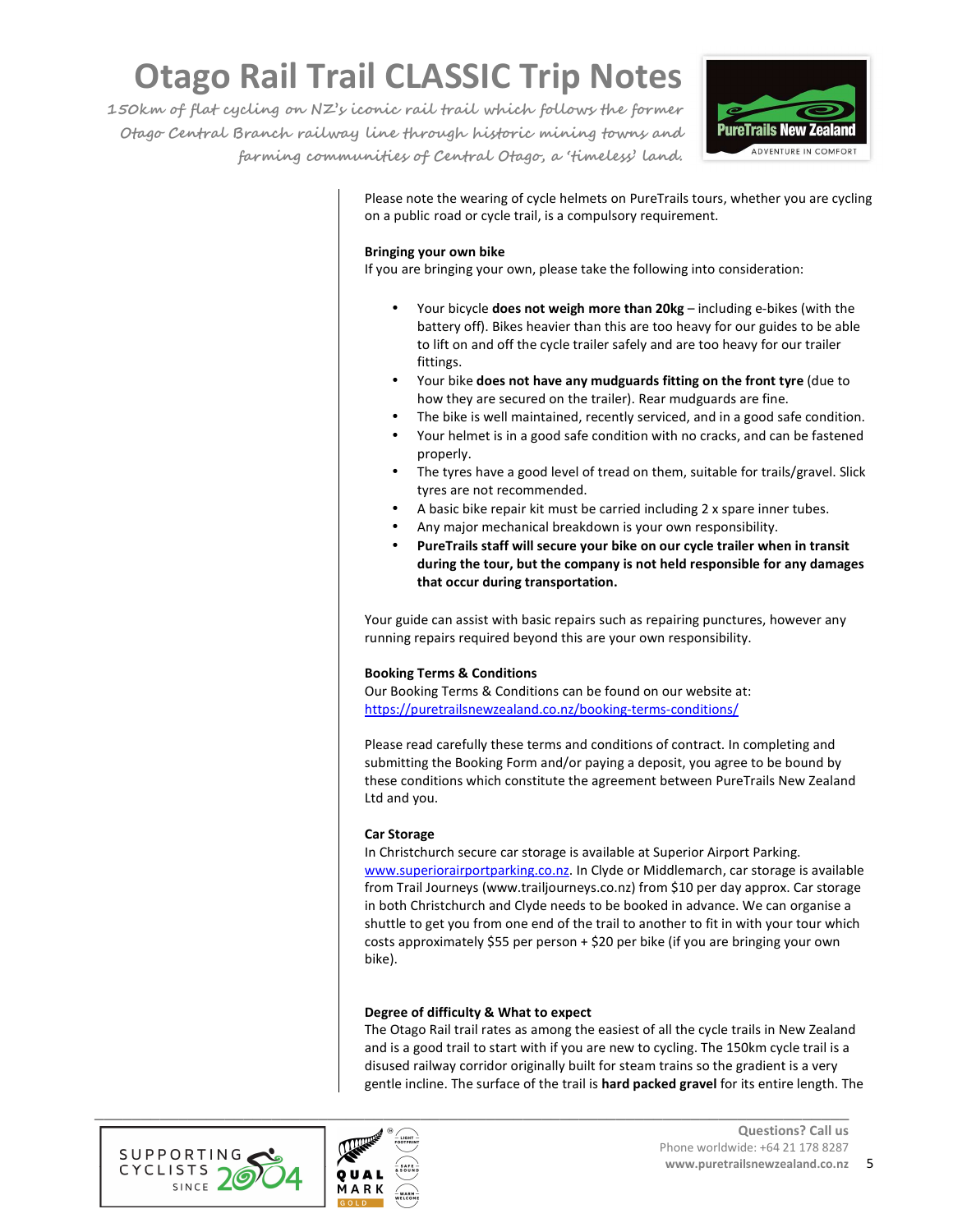**150km of flat cycling on NZ's iconic rail trail which follows the former Otago Central Branch railway line through historic mining towns and farming communities of Central Otago, a 'timeless' land.** 



trail passes through many small communities, some dating back to the 1860s, providing lots of opportunities to explore the history of the area. Many of the 4th/5th generation farming families still live locally and enjoy conversing with those cycling the trail.

The trail is rated easy (Grade 1) to negotiate with no steep hills or obstacles. Refer to our website for more information on our Difficulty Gradings. www.puretrailsnewzealand.co.nz/cycling-nz-information/level-of-difficulty

#### **Departure time and place (Christchurch)**

PureTrails offer courtesy pick ups and drop offs from the locations recommended on page 4. If you are staying at one of these locations, we will pick you up between 8:00am and 8:20am approximately. We do not provide central city or city-wide pick ups at the start or end of your tour. If you choose to stay elsewhere in Christchurch we will talk to you about a meeting location at one of the locations below, or a suitable location *(where we can park our 7m bus + 6m cycle trailer off any suburban roads)* en-route (EG Yaldhurst), prior to your tour departure.

Unfortunately we are not able to provide pick ups or drop offs at Christchurch Airport terminals. The nearest pick up point available is at Spitfire Square Shopping Centre, 800m from the terminals. Please factor in a 10 minute walk to get to/from the terminal from there. Our bus stops outside the Lonestar Restaurant.

#### **Departure time and place (Queenstown or Clyde or Dunedin)**

For those flying into Queenstown or Dunedin, we can organise a door to door shuttle connection to Clyde for you. Times available vary from day to day and month to month, so please check the timetable with us before finalising your flights. Please note tour transfers need to be booked and paid for at least one month in advance. The cost is (from \$60 pp) and bikes can be transported for \$20 per bike.

#### **Final Payment**

Your final payment is required **60 days prior** to your tour departure date, and will include items which may not be listed on your original invoice such as bike hire and any tour transfers required. You will receive an updated invoice around 10 weeks prior to departure once we have received your Tour Information & Safety Declaration Form.

Payment can be made by:

+ direct transfer (NZ bank account holders only);

+ international transfer (subject to a \$15 funds clearance fee which covers the fee NZ banks charge to receive your payment);

#### **Finishing your tour in Christchurch**

If you are finishing your tour in Christchurch, you are likely to be back in the city by 6pm on Day 5. Your guide can drop you off at any of the accommodation locations on page 4. If you are flying out of Christchurch on Day 5, do not book flights that require check in before 6.30pm.





**International Transfers Tip:** 

a better rate.

Conventional Banks have high fees when it comes to international transfers (hence our \$15 funds clearance fee). Third party institutions such as Western Union or CurrencyFair or TransferWise will offer you a competitive currency exchange rate and significantly lower transfer fees. We are happy to refund you the difference (in NZ\$ cash) in funds clearance fees if you manage to secure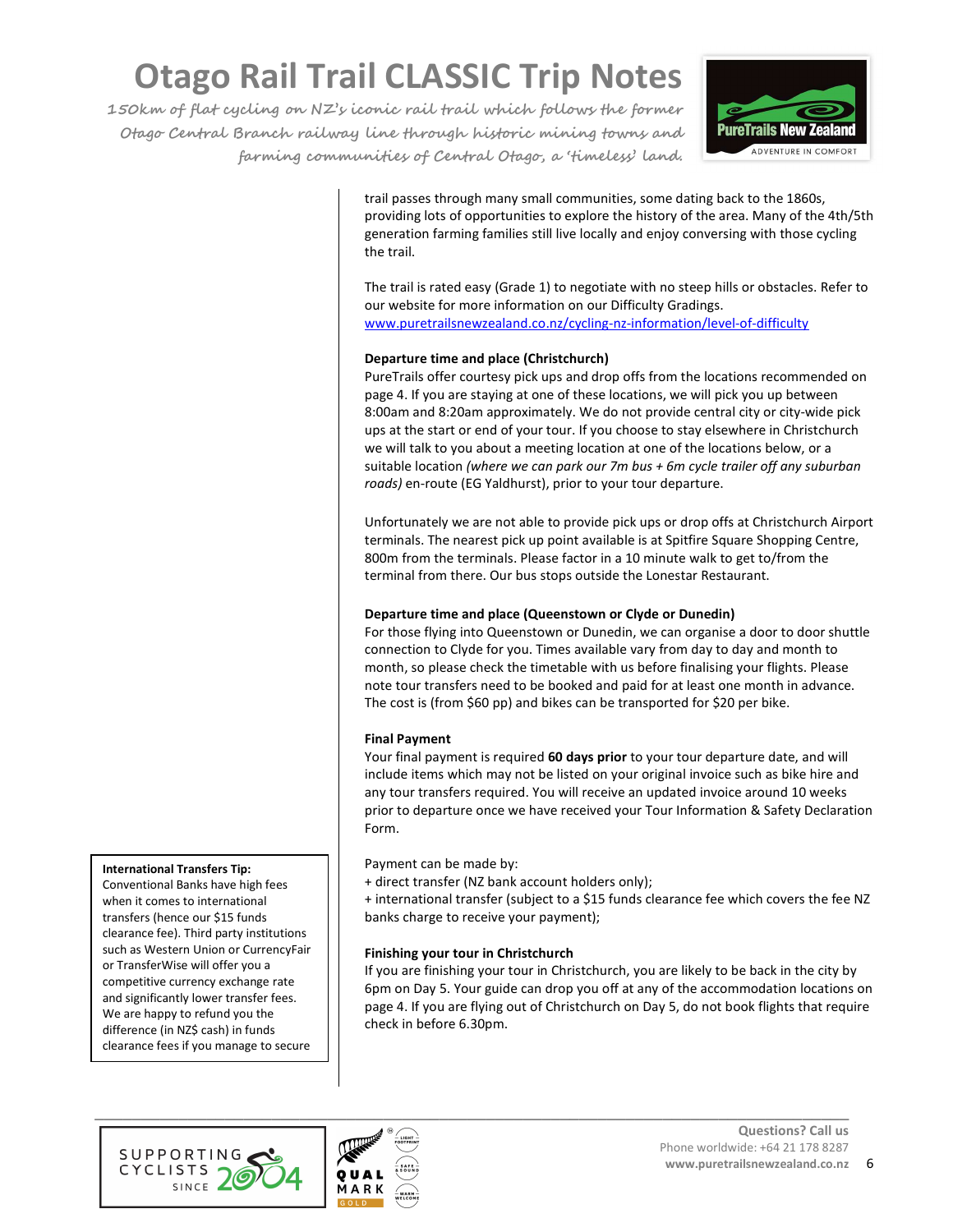**150km of flat cycling on NZ's iconic rail trail which follows the former Otago Central Branch railway line through historic mining towns and farming communities of Central Otago, a 'timeless' land.** 



#### **Finishing your tour in Dunedin, Clyde or Queenstown**

If you are finishing your tour in Dunedin, Clyde or Queenstown we can organise a door to door shuttle connection for you. Times available vary from day to day and month to month, so please check the timetable with us before booking any onward travel. Please note tour transfers need to be booked and paid for at least one month in advance. The cost is from \$55 pp approx to Clyde or Dunedin and from \$115 pp approx to Queenstown. Bikes can be transported for \$20 per bike.

#### **Guide**

Your tour will be led by one of our friendly and professional guides who drives the support vehicle and will be at hand for (almost) anything you need or want to know during your tour (we try our best anyway!) We are very approachable so please do ask if you have any queries or concerns. Your guide **does not participate in the cycling** with the group, but meets up with you along the trail in our vehicle every 8 – 15kms or so.

#### **Health & fitness**

You will be cycling 150km of the Central Otago Rail Trail over 3½ days so you should be reasonably fit and in good health. While the trail is not technically difficult, the more comfortable you are riding your bike beforehand, the more you will enjoy the trail. You bike at your own pace and can have plenty of photo and snack stops.

Our emphasis is on having fun and enjoying the scenery and hospitality of the locals… If you need a rest, there is always the option of taking the **support vehicle**. We strongly encourage you to get out and do some biking before your tour, on gravel roads if possible, starting out with half an hour a day, building up to 3-4 longer rides (20km+) per week during the month prior to your tour (at the very minimum). The secret is to start slowly and increase your exercise gradually. The fitter you are the more enjoyable your experience will be.

#### **Insurance**

You never know when either yourself or a family member may fall ill. You are urged to take out travel insurance to cover yourself in the event that you need to cancel your tour. **This includes New Zealander's travelling within New Zealand**. Refer to our website for the full terms and conditions www.puretrailsnewzealand.co.nz/bookingterms-conditions.

#### **Laundry facilities**

Central Otago and particularly the Maniototo often experience drought conditions and water shortages and, as such, there are no laundry facilities for you to use during the tour. Well, that's what holidays are all about aren't they?! Please bring enough clothing for the 5 days.

#### **Luggage**

We urge you to try to keep your luggage to a minimum. Please limit yourself to 18kgs. All luggage is transported in our vehicle during the day. Anything you need access to during the days cycle ride should be stored in a small bag which can be left on the bus rather than in your suitcase.





#### **Insurance Tip:**

Domestic New Zealand travellers can obtain a Domestic Travel Insurance Policy online from www.1Cover.co.nz (Comprehensive Domestic) or www.CoverMore.co.nz (Domestic Plan D) for reasonable prices (approx \$100- \$150 for two seniors for 8 days cover). Ensure your policy includes cover for **'***Cancellations & Lost Deposits'.* Preexisting medical conditions are not generally covered so check the policy wording and exclusions carefully.

#### **Laundry Tip:**

If you need to give your cycle gear a wash during your trip, bring some travel liquid detergent and an elastic travel clothes line (available from Kathmandu etc). You can wash your garments and hang them out to dry in your room overnight. Merino and quick-dry fabric garments will dry out overnight.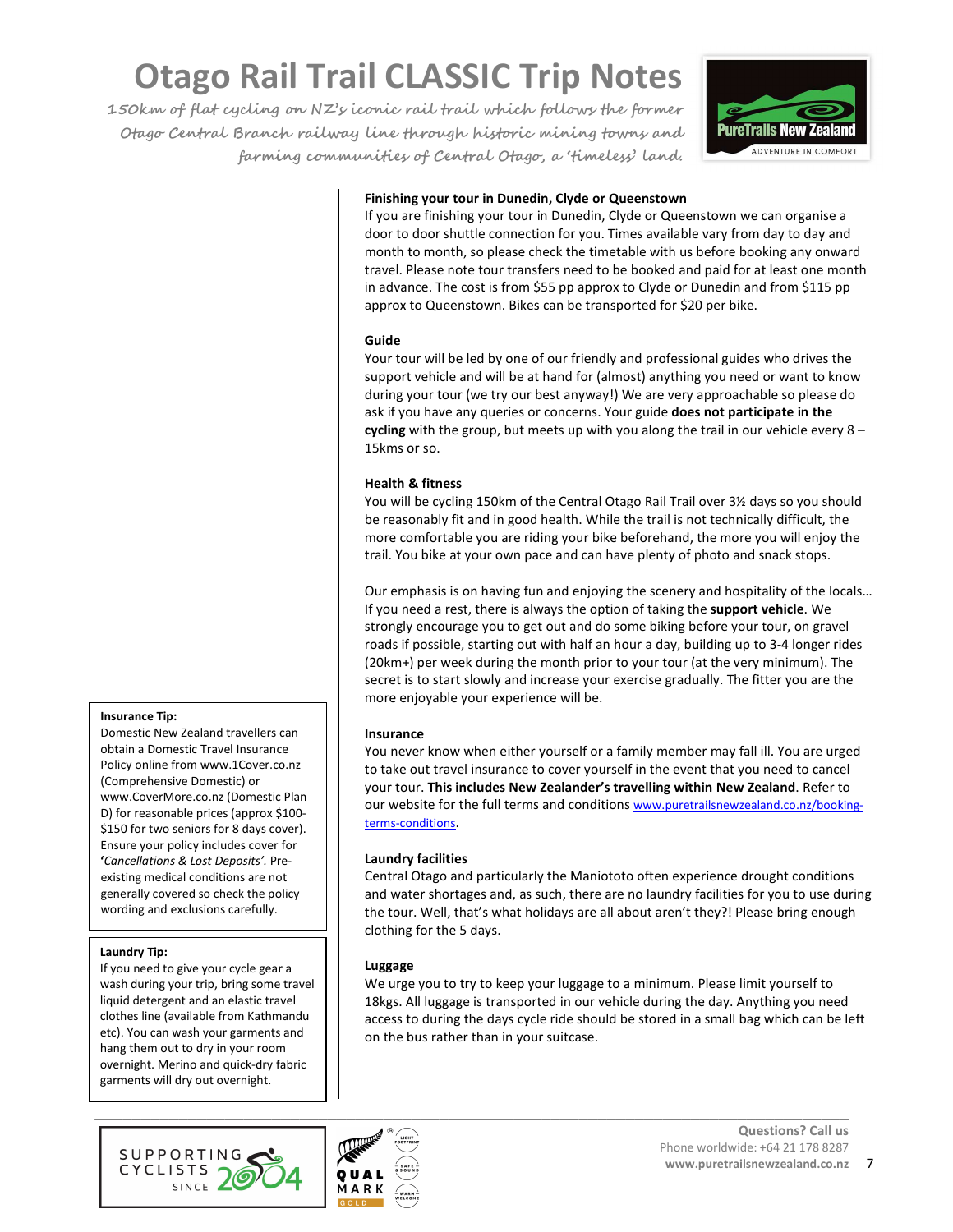**150km of flat cycling on NZ's iconic rail trail which follows the former Otago Central Branch railway line through historic mining towns and farming communities of Central Otago, a 'timeless' land.** 



#### **Meals & Special Dietary Requirements**

Meals are supplied as indicated on the itinerary (B/L/D). Beer and wine, tea & coffee etc are not included in the tour package however there will be the opportunity for you to buy beverages along the way.

Breakfasts are a continental style breakfast supplied by our accommodation hosts, and lunches are taken either in taverns along the trail or as a trail-side picnic. For dinner we dine in the local taverns in the villages where we stay following a two course set menu format.

We provide a range of high energy healthy snacks while biking such as bananas and fruit, frooze balls, muesli bars, fruit cake and biscuits.

PureTrails New Zealand will **endeavour** to cater to any special dietary requirements you may have (please disclose this on the Tour Info & Health & Safety Declaration form). Vegetarian and gluten free and dairy free diets are not a problem for our meal providers. Requests such as a sugar free or grain free diet and vegan meals etc are a little more problematic given the remote rural location of the tour. In these instances you may need to bring your own snacks and specialty foods. We are unable to guarantee a peanut free or allergen free trip, and therefore we strongly encourage that travellers with life threatening or severe allergies take all necessary medical precautions to prepare for the possibility of exposure. Passengers must travel with all necessary medications for food allergies and be capable of self administering these medications.

#### **Medical conditions**

If you have a medical, physical or mental condition that may affect your ability to participate in the tour you must disclose this to us on our Tour Information and Safety Declaration form. Your guide may follow up on your condition with you on Day 1 to help us manage your safety in the event of a medical event.

#### **Phone reception/Wifi**

There is very good mobile phone reception along the Otago Rail Trail. Wifi in this area is not readily available at most accommodation places, and where it is available it is quite slow being a rural area. There is good 3G/4G coverage however.

#### **Tour Information and Safety Declaration Form**

All tour participants (including non-riders) are required to complete a separate copy of our online 'Tour Information and Safety Declaration Form' **3 months** prior to your tour departure date. Please note this includes those who have been on another PureTrails New Zealand tour at some point in the past. Although we keep a database of information from previous tours, medical/dietary/emergency contact details can change from year to year so we require that a new form be completed for each tour you join.

#### **Weather conditions**

Central Otago has one of the greatest extremes of weather variation in New Zealand, with temperatures ranging from -10 to 38°C. The altitude of the rail trail ranges from 200 – 600 metres above sea level, and the region can be subject to strong winds. You could experience very hot or cold temperatures at any time of the year.